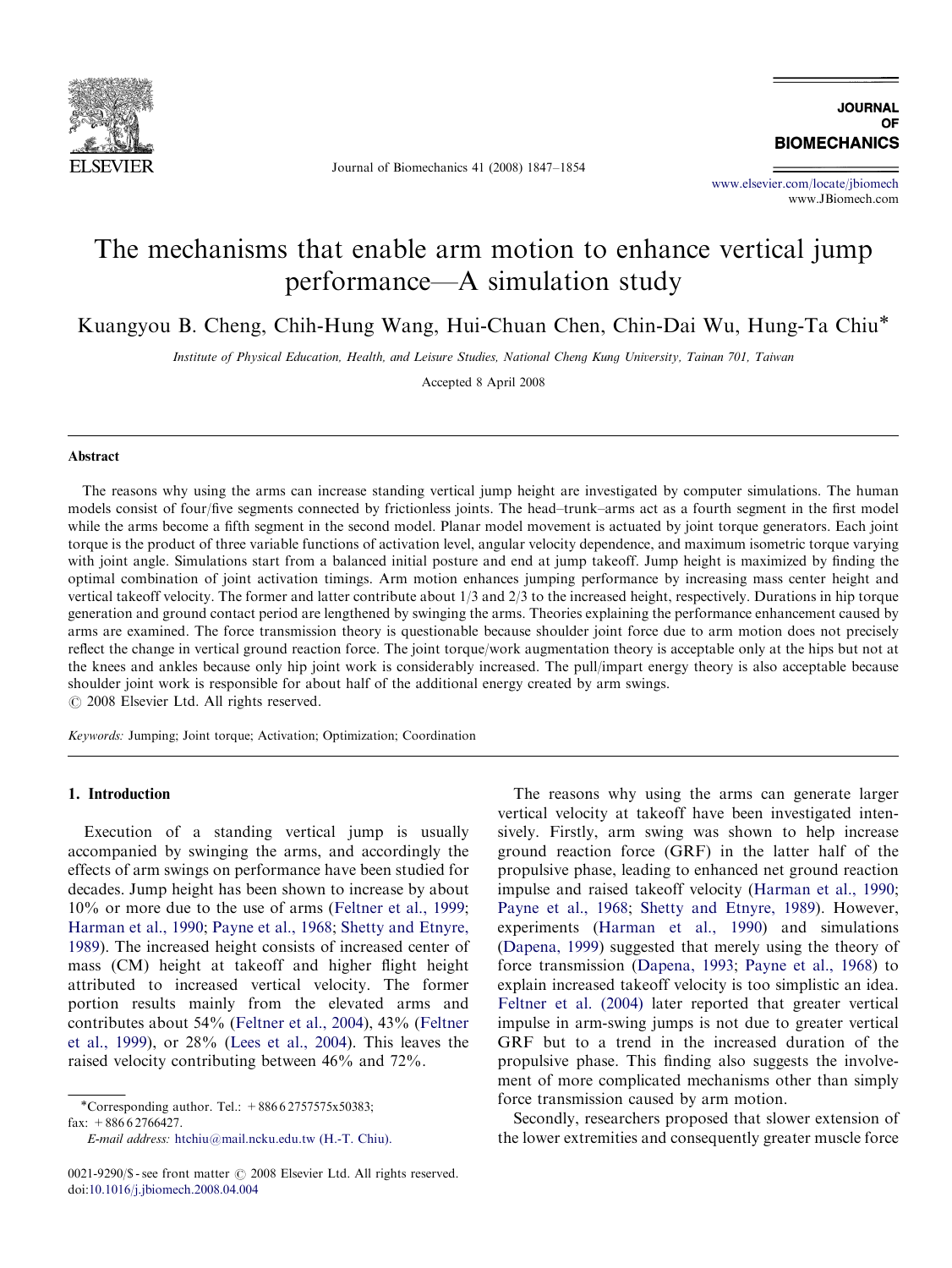production (due to the force–velocity relation) can result from arm swinging. This is because upward acceleration of the arms can cause a downward reaction force to act on the rest of the body, resulting in reduced upward velocity in the propulsive phase [\(Dapena and Chung, 1988](#page--1-0); [Harman et al.,](#page--1-0) [1990\)](#page--1-0), but eventually greater takeoff velocity can be generated by this mechanism. This theory was further supported by the studies of [Feltner et al. \(1999\)](#page--1-0) and [Hara](#page--1-0) [et al. \(2006\)](#page--1-0). [Feltner et al. \(2004\)](#page--1-0) also reported that although the arm swing decreases the ability of the lower extremities to generate extension torque early in the propulsive phase, it augments the torque production ability later in this phase. On the other hand, [Lees et al. \(2004\)](#page--1-0) rejected this joint torque augmentation theory because less joint power is generated in arm swing jumps. However, the key attribute contributing to jump height is the total system energy at takeoff, which comes from work done rather than power production during ground contact [\(Ashby and](#page--1-0) [Delp, 2006](#page--1-0)).

The third explanation for increased takeoff velocity is the ''pull'' theory [\(Harman et al., 1990](#page--1-0); [Lees et al., 2004\)](#page--1-0). That is, when the arms start to decelerate near takeoff, the net force at the shoulder joint acts to pull the trunk up. This causes energy to be transferred from the arms to the rest of the body. This theory was supported by a vertical jump study [\(Lees et al., 2004\)](#page--1-0) and standing long jump simulations and was referred to as the ''impart energy'' theory ([Ashby and Delp, 2006\)](#page--1-0).

Despite the well-established fact that arm swing can help increase jump height, contradictory results have been reported. Knee joint torque/work was found to decrease in arm swing jumps ([Ashby and Delp, 2006](#page--1-0); [Feltner et al.,](#page--1-0) [2004;](#page--1-0) [Hara et al., 2006\)](#page--1-0) but no difference ([Lees et al., 2004\)](#page--1-0) or a 28% increase was also reported [\(Feltner et al., 1999\)](#page--1-0). Ankle joint torque/work was shown to increase in most studies but virtually no difference [\(Feltner et al., 1999](#page--1-0); [Lees](#page--1-0) [et al., 2004\)](#page--1-0) has also been reported. [Feltner et al. \(2004\)](#page--1-0) suggested that this inconsistency may be due to different proficiency levels of the subjects in these studies. In addition, since most people are used to jumping with arms, the no-arm jumps performed may not be optimal. Such kinds of proficiency-related factors are difficult to control in experimental studies. Moreover, errors in data recording ([Lees et al., 2004](#page--1-0)) and those due to data smoothing are inevitable.

The purpose of this study is to investigate the mechanisms enhancing vertical jumping performance by swinging arms. Since forward simulations employing numerical integration can be performed to any desired accuracy and can avoid disadvantages (e.g. incorrect data recording or subject skill/psychological factors) in actual experiments, it serves as the best tool for the present study.

#### 2. Methods

Four-segment (4S) and five-segment (5S) planar human body models are used to simulate the standing vertical jumping from initiation to takeoff. Frictionless hinge joints connect body segments (Fig. 1). In the 4S model segments represent feet, shanks, thighs, and head–arms–trunk (HAT). In the 5S model the HAT is partitioned into head–trunk (HT) and arms with fixed elbow joint ([Ashby and Delp, 2006\)](#page--1-0). The origin of each model is at the balls of feet. Model parameters are listed in Appendix A.

Since the focus of this study is the effect of arm motion, simulations start from a static squat rather than a straight posture to reduce the effect of countermovement. Torque actuators at the ankle, knee, hip, and shoulder are used to drive model movement. Rather than modeling individual muscle function, these torque actuators represent the total contributions of joint extensors ([Selbie and Caldwell, 1996](#page--1-0)). Equations of motion are generated by AUTOLEV (<http://www.autolev.com>), a dynamics symbol manipulator.

Each joint torque  $T$  generated is assumed to be the product of three factors:

$$
T = T_{\text{max}}(\theta)h(\omega)A(t) \tag{1}
$$

 $T_{\text{max}}(\theta)$  is the maximum isometric torque (effective torque for both extremities), which depends on joint angle. Function  $h(\omega)$  models the dependence on joint angular velocity. Thus the features of muscle force production depending on maximum isometric force, muscle length, and shortening velocity are preserved. Joint activation level  $A(t)$  corresponds to the effective activation of muscles across the joint and characterizes the coordination strategy.

Functions  $T_{\text{max}}(\theta)$  for the ankle, knee, and hip are based on [Pandy et al.](#page--1-0) [\(1990\)](#page--1-0) and [Hoy et al. \(1990\)](#page--1-0). Shoulder  $T_{\text{max}}(\theta)$  is taken from [Otis et al.](#page--1-0) [\(1990\).](#page--1-0) Angular velocity dependence  $h(\omega)$  is given by [\(Selbie and Caldwell,](#page--1-0) [1996\)](#page--1-0):

$$
\begin{cases}\nh(\omega) = (\omega_0 - \omega)/(\omega_0 + \Gamma \omega), & \omega/\omega_0 < 1 \\
h(\omega) = 0, & \omega/\omega_0 \ge 1\n\end{cases}
$$
\n(2)

Here  $\omega$  is the instantaneous joint angular velocity (positive in extension),  $\omega_0 = \pm 20$  rad/s is the maximum extension angular velocity, and  $\Gamma = 2.5$  is a shape factor. The effect of eccentric muscle contraction is considered by increasing  $h(\omega)$  to a saturation value of 1.5 when  $\omega(t) < 0$  [\(Fig. 2](#page--1-0)).

The activation level  $0 \leq A(t) \leq 1$  is modeled by an exponential function similar to that of [Selbie and Caldwell \(1996\)](#page--1-0) but some modifications are made. This is because previous simulations do not start from balanced positions, which are physically impractical to real jumping. The current model assumes a static initial posture with calculated initial joint  $A(t)$  for holding this posture. The general activation pattern consists of maintaining the initial value followed by slightly reducing (relaxing) and then increasing to full activation (maximum-effort extension), which mimics actual jumping strategies. To avoid the possibility of moving up and down without takeoff, it is assumed that once  $A(t)$  starts to increase, it cannot be



Fig. 1. Planar four- and five-segment models actuated by joint torque generators are used to simulate vertical jumping.